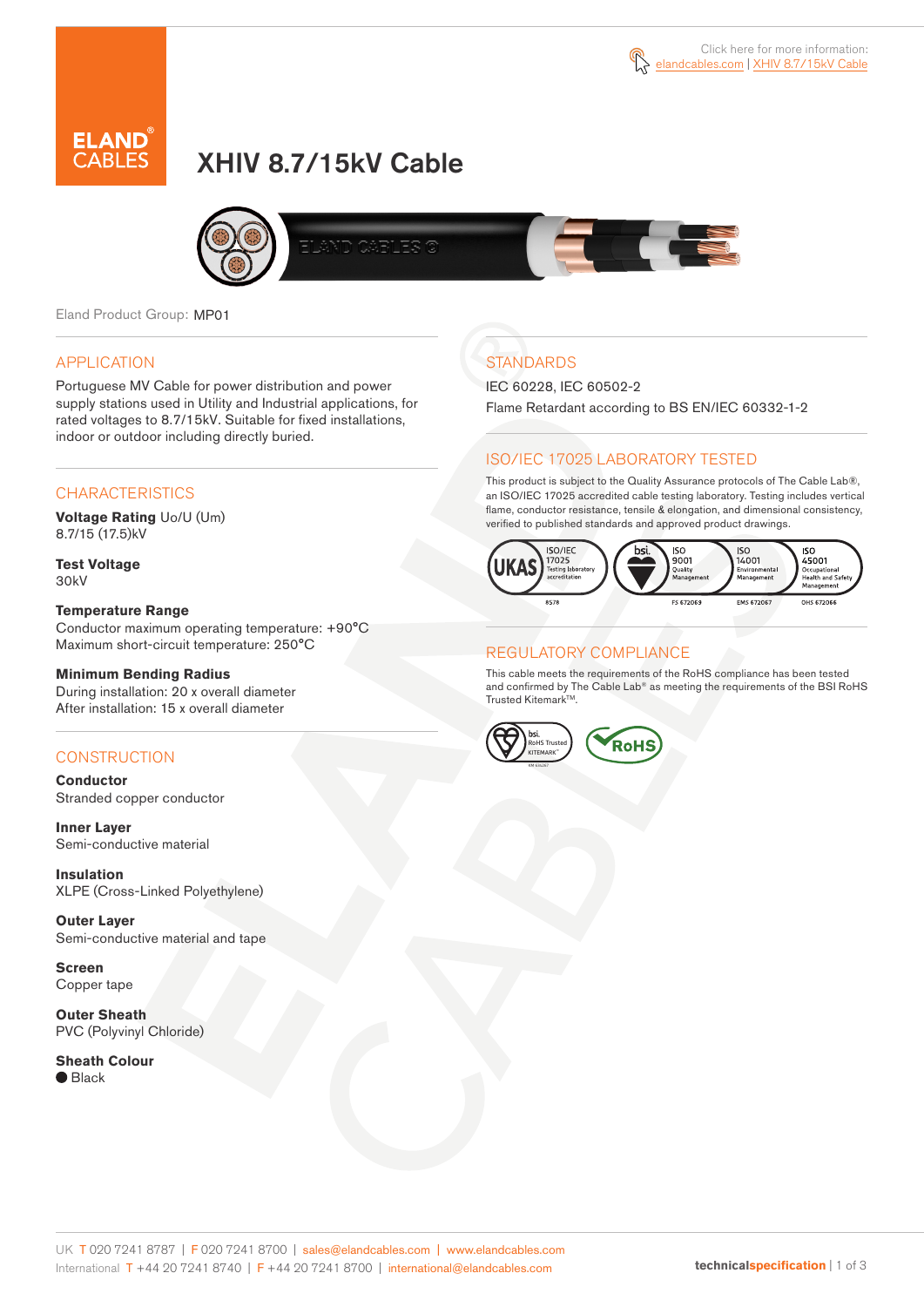### DIMENSIONS

| ELAND PART NO. | NO. OF<br>CORES | <b>CONDUCTOR NOMINAL</b><br>CROSS SECTIONAL AREA<br>mm <sup>2</sup> | NOMINAL DIAMETER<br><b>OVER INSULATION</b><br>mm | <b>NOMINAL</b><br><b>OVERALL DIAMETER</b><br>mm | <b>NOMINAL</b><br><b>WEIGHT</b><br>kg/km |
|----------------|-----------------|---------------------------------------------------------------------|--------------------------------------------------|-------------------------------------------------|------------------------------------------|
| MP0115K01025   | $\mathbf{1}$    | 25                                                                  | 17,0                                             | 24.4                                            | 820                                      |
| MP0115K01035   | $\mathbf{1}$    | 35                                                                  | 18,0                                             | 25.5                                            | 930                                      |
| MP0115K01050   | $\mathbf{1}$    | 50                                                                  | 19,0                                             | 26.5                                            | 1075                                     |
| MP0115K01070   | $\mathbf{1}$    | 70                                                                  | 21,0                                             | 28.5                                            | 1320                                     |
| MP0115K01095   | $\mathbf{1}$    | 95                                                                  | 22,5                                             | 30.5                                            | 1595                                     |
| MP0115K01120   | $\mathbf{1}$    | 120                                                                 | 24,5                                             | 32.0                                            | 1880                                     |
| MP0115K01150   | $\mathbf{1}$    | 150                                                                 | 25,5                                             | 33.5                                            | 2145                                     |
| MP0115K01185   | $\mathbf{1}$    | 185                                                                 | 26,5                                             | 35.0                                            | 2535                                     |
| MP0115K01240   | $\mathbf{1}$    | 240                                                                 | 29,5                                             | 37.5                                            | 3130                                     |
| MP0115K01300   | $\mathbf{1}$    | 300                                                                 | 32,0                                             | 40.5                                            | 3775                                     |
| MP0115K01400   | $\mathbf{1}$    | 400                                                                 | 35,0                                             | 43.5                                            | 4720                                     |
| MP0115K01300   | $\mathbf{1}$    | 500                                                                 | 38.0                                             | 47.0                                            | 5685                                     |
| MP0115K01400   | $\mathbf{1}$    | 630                                                                 | 44.0                                             | 50.5                                            | 7315                                     |
| MP0115K03025   | 3               | 25                                                                  | 17,0                                             | 49,0                                            | 3125                                     |
| MP0115K03035   | 3               | 35                                                                  | 18,0                                             | 51,5                                            | 3540                                     |
| MP0115K03050   | 3               | 50                                                                  | 19,0                                             | 54,5                                            | 4135                                     |
| MP0115K03070   | 3               | 70                                                                  | 21,0                                             | 58,0                                            | 4965                                     |
| MP0115K03095   | 3               | 95                                                                  | 22,5                                             | 62,0                                            | 5950                                     |
| MP0115K03120   | 3               | 120                                                                 | 24,5                                             | 66,0                                            | 6915                                     |
| MP0115K03150   | 3               | 150                                                                 | 25,5                                             | 68,5                                            | 7940                                     |
| MP0115K03185   | 3               | 185                                                                 | 26,5                                             | 71,5                                            | 9160                                     |
| MP0115K03240   | 3               | 240                                                                 | 29,5                                             | 78,0                                            | 11265                                    |
| MP0115K03300   | 3               | 300                                                                 | 32,0                                             | 84,0                                            | 13595                                    |
| MP0115K03400   | 3               | 400                                                                 | 35,0                                             | 90,5                                            | 16825                                    |